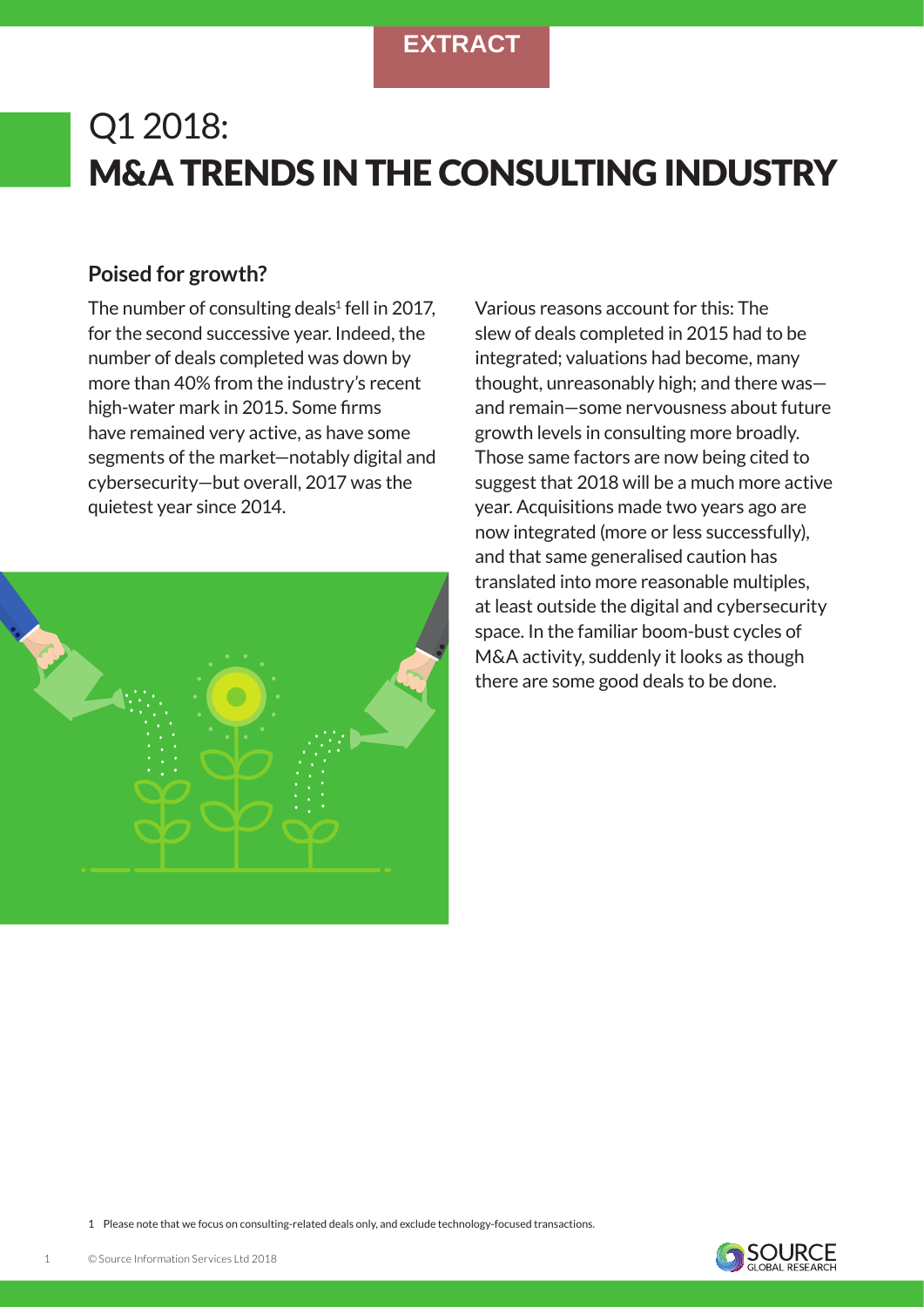## **The quest for diversification?**

Thirty-seven percent of acquisitions in 2017 were made by technology firms, with Accenture in particular showing absolutely no pause for breath as it expanded the scope of its services well beyond their traditional boundaries. However, Accenture's strategy is relatively unusual: Of all the acquisitions made by technology firms Iast year, 70% were of other technology firms. For all the talk in the technology services industry of building up their consulting practices, only 10% of their acquisitions were in this space.

The majority of tech companies, it seems, are happy to remain just that. But they can console themselves with the fact that, despite the huge growth opportunities associated with digital transformation, management consulting firms tend to buy—guess what?—other management consultancies.

Perhaps more interested in genuine diversification, audit firms continue to make up a disproportionate number of acquirers. That's not just the Big Four—in fact these firms were less active in 2017 than in the previous year: Their place is being taken by the increasingly acquisitive, second tier accounting firms.

### **Breakdown of acquiring company by type of business in 2017**



**Technology/technology consulting**

- **Other**
- **Audit**
- **Management consulting**
- **HR consulting**
- **•** Strategy
- **Digital agency**

## **Securing a foothold in cybersecurity**

Our research suggests that blockbuster consulting services share four features: they resonate in society as a whole, not just at the boardroom table; they're new issues, at least for the current generation of managers; there's hard evidence that if, as a client, you do something, you can have a concrete, even measurable, impact (otherwise, why bother?); and, finally, the types of consulting projects generated are substantial enough to generate significant fees for consulting firms (otherwise, why bother?). If your service ticks just three out of these four boxes, then it may generate some revenue in the short-term, but it won't create the long-term growth that a genuine blockbuster does.

And cybersecurity is a genuine blockbuster. It feels as though there are new incursions occurring everyday—and that's only the ones that we, as concerned consumers, hear about. It's a new issue: 10 years ago most of us had barely heard the term cybersecurity. We know that intervention can make a difference: We see daily reminders in our email inboxes. Solving these issues is big business.

And getting bigger… Although the list below isn't exhaustive, it's certainly illustrative of the types of cybersecurity firms being acquired. Some are dedicated cybersecurity firms, such as FusionX, which was bought by Accenture in 2015. But others have come to cybersecurity via defence systems or some other sector-specific heritage. Fortunately for the consulting industry, the constant appearance of new cyber threats means that there's an almost continuous stream of start-ups. Targeting the right acquisition therefore depends less on closing a deal with the one firm that everyone is after, and more on working out which of each new cohort has made the right decisions about where they focus, and on the extent to which their often fledgling software will survive the flight from the nest.

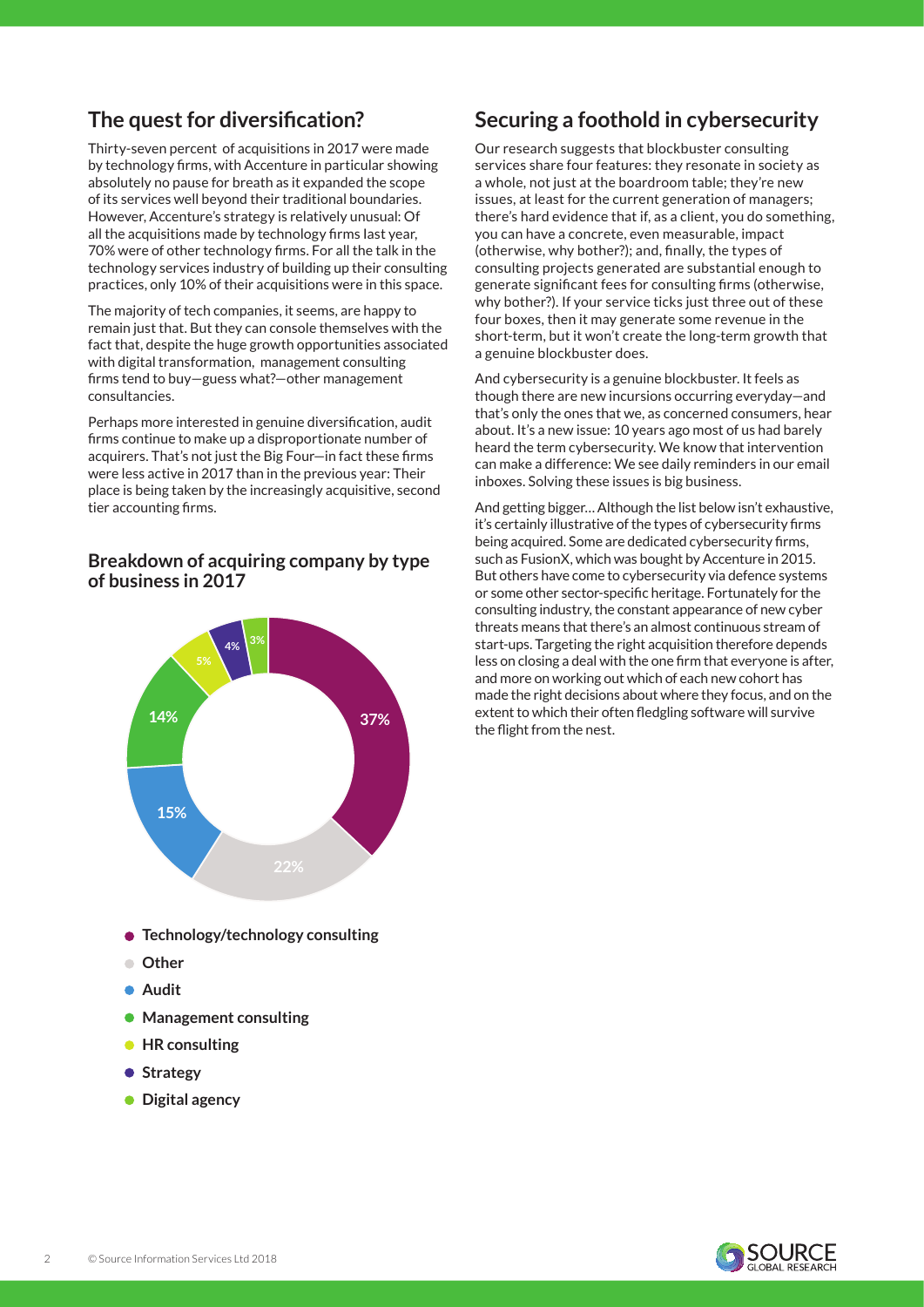| <b>ACQUIRER</b>                | HQ                 | <b>ACQUIRER MAIN BUSINESS</b>                   | <b>ACQUIREE</b>                   | HQ         | <b>ACQUIREE MAIN BUSINESS</b>                               |
|--------------------------------|--------------------|-------------------------------------------------|-----------------------------------|------------|-------------------------------------------------------------|
| 2015                           |                    |                                                 |                                   |            |                                                             |
| <b>Accenture</b>               | <b>USA</b>         | Technology consulting                           | FusionX                           | <b>USA</b> | Cyber security company                                      |
| <b>Atos Consulting</b>         | France             | Technology consulting                           | Xerox ITO                         | <b>USA</b> | Outsourcing                                                 |
| <b>Deloitte</b>                | <b>USA</b>         | Audit                                           | Herve Schauer Consultants         | France     | Assurance services                                          |
| <b>EY</b>                      | UK.                | Audit                                           | Los Alamos National Laboratory    | <b>USA</b> | Govt agency                                                 |
| EY                             | UK                 | Audit                                           | Mycroft                           | <b>USA</b> | Cyber security consulting                                   |
| <b>KPMG Australia</b>          | <b>Netherlands</b> | Audit                                           | <b>FirstPoint Global</b>          | Australia  | Cyber security consulting                                   |
| <b>KPMG Finland</b>            | <b>Netherlands</b> | Audit                                           | Trusteg Oy                        | Finland    | Cyber security consulting                                   |
| <b>Solucom SA</b>              | France             | Technology consulting                           | <b>HAPSIS SA</b>                  | France     | Risk management/digital security                            |
| 2016                           |                    |                                                 |                                   |            |                                                             |
| <b>Accenture</b>               | Ireland            | Technology consulting                           | Defense Point Security            | <b>USA</b> | IT services                                                 |
| Accenture                      | Ireland            | Technology consulting                           | Maglan                            | Israel     | Cybersecurity advisory                                      |
| <b>Accenture</b>               | Ireland            | Technology consulting                           | Redcore                           | Australia  | IT management services                                      |
| Aon                            | USA                | Insurance and risk management                   | <b>Stroz Friedberg</b>            | <b>USA</b> | Risk management firm                                        |
| <b>BDO</b>                     | Belgium            | Audit                                           | SECOZ                             | Israel     | Cybersecurity advisory                                      |
| <b>Blackberry</b>              | Canada             | Smartphone manufacturer                         | Encription                        | <b>UK</b>  | Cyber consulting                                            |
| <b>Deloitte</b>                | <b>USA</b>         | Audit                                           | Integrity-Paahi Solutions Inc     | Canada     | Cyber security firm                                         |
| <b>NCC</b>                     | UK                 | Cyber security and risk mitigation expert group | Payment Software Company          | <b>USA</b> | Cyber security, payment & compliance-<br>related consulting |
| PwC                            | <b>UK</b>          | Audit                                           | Everett                           |            | Netherlands Cyber security services and consulting          |
| <b>PwC</b>                     | UK                 | Audit                                           | Praxism                           | UΚ         | Identify management                                         |
| <b>Quick Heal Technologies</b> | India              | IT consulting                                   | Junco Technologies                | India      | Cyber security services                                     |
| <b>West Monroe Partners</b>    | <b>USA</b>         | Business and technology consulting              | Invoyent                          | <b>USA</b> | Business and technology consultancy                         |
| <b>NCC</b>                     | Manchester, UK     | Cyber security and risk mitigation expert group | Virtual Security Research         | <b>USA</b> | IT and cybersecurity services                               |
| 2017                           |                    |                                                 |                                   |            |                                                             |
| Accenture                      | Ireland            | Technology                                      | Arismore                          | France     | Cybersecurity advisory                                      |
| Accenture                      | Ireland            | Technology                                      | iDefense Security Intelligence    | <b>USA</b> | N/A                                                         |
| Altran                         | France             | Innovation and high-tech engineering services   | Information Risk Management (IRM) | UK         | Technology (cyber security)                                 |
| <b>Booz Allen Hamilton</b>     |                    | Management consulting firm                      | Morphick                          | <b>USA</b> | Cybersecurity firm                                          |
| <b>ECS Federal</b>             | <b>USA</b>         | Technology consulting                           | InfoReliance                      | <b>USA</b> | Technology consulting                                       |
| EY                             | UK                 | Audit                                           | Open Windows IDENTITY             | Australia  | Technology consulting                                       |
| Marsh & McLennan Agency        | <b>USA</b>         | Insurance broking and consulting                | <b>Bluefin Insurance Group</b>    | UK         | Insurance broking and consulting                            |
| <b>NXTKey Corporation</b>      | <b>USA</b>         | Technology                                      | Magnus Management Group           | <b>USA</b> | Technology                                                  |
|                                |                    |                                                 |                                   |            |                                                             |